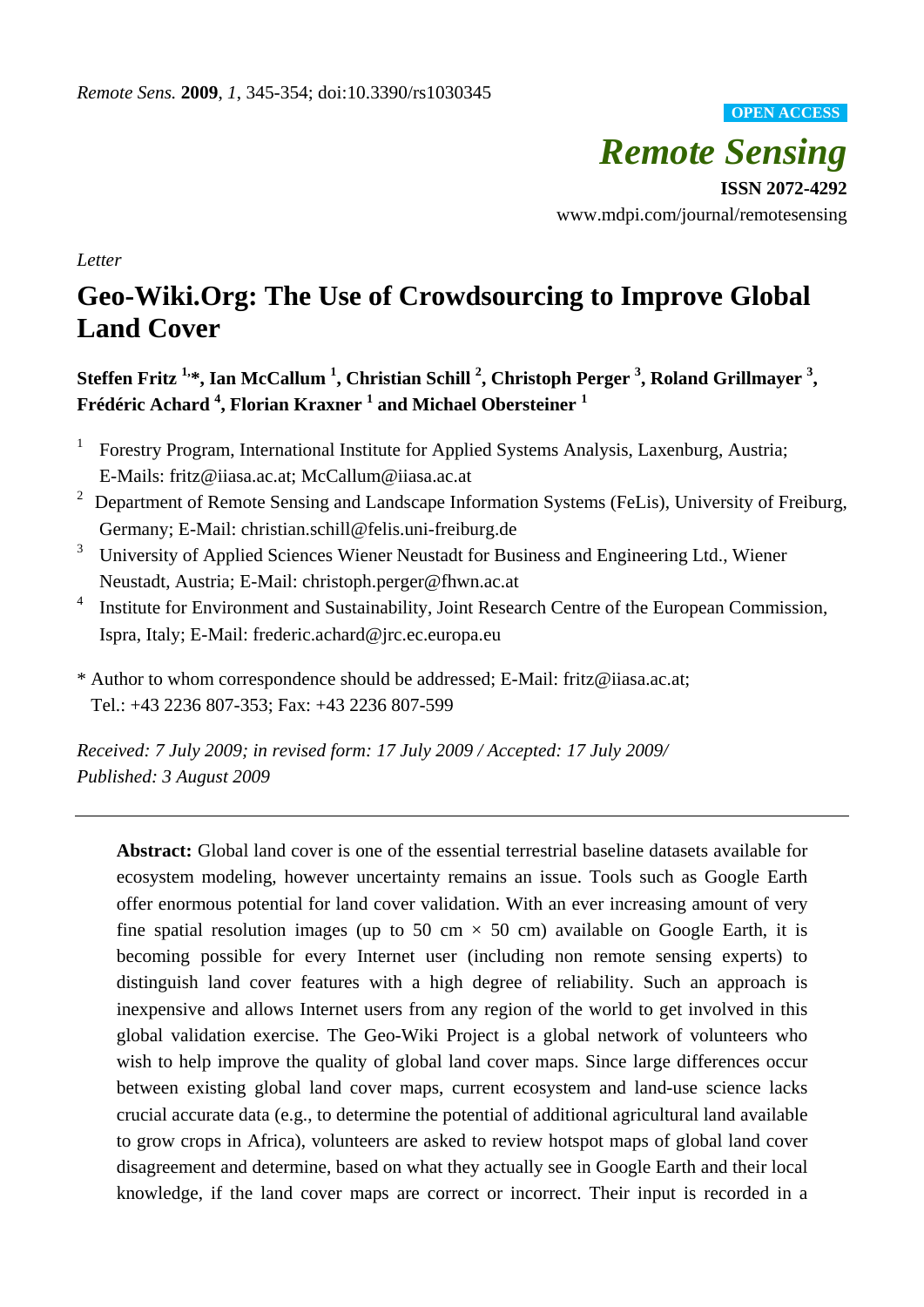**Keywords:** land cover; volunteer geographic information; crowdsourcing; web 2.0; validating land cover; www.geo-wiki.org

#### **1. Introduction**

Since the popularization of the Internet, the exchange of geographic information has increased exponentially [1] and an enormous resource of volunteered geographic information (VGI) [2] has become available. In particular, due to major advances in technology development along with the emergence of Web 2.0, it is now possible for ordinary citizens to build large datasets, reversing the traditional top-down flow of information. Such development is possible since virtually any information can be geoTagged [3,4].

There is a wide range of different terminology being used to describe the creation of geospatial user-created content. Terms such as crowdsourcing [5], collaboratively contributed geographic information [6], web based public participation geographic information system (GIS) [7], web mapping 2.0 [8], neogeography [9] and volunteered geographic information (VGI) [10] have been used. As outlined by Michael Goodchild, VGI refers explicitly to geospatial data that are voluntarily created by citizens who are untrained in the disciplines of geography, cartography or related fields [11]. This information is built though Citizen Science, which consists of networks of amateur observers who may be skilled and trained [4]. Moreover, the term VGI has been more strictly defined as F-VGI, *facilitated* VGI. F-VGI is distinguished from ordinary VGI since it requires a facilitator with a predefined set of criteria as part of a pre-established design process [11].Therefore the geospatial land cover validation project described in this paper can be described as F-VGI, since a predefined set of criteria has been used to guide land cover validation.

Current examples of volunteer geography range from applications which are open to all without the need to register, requiring little skill, e.g., wikimapia (wikimapia.org) or those currently still under development, like WikiTerra or Openstreetmap (http://www.openstreetmap.org/), to a narrower target group requiring specific training, qualification or skill – [e.g., the GLOBE program (http://www.globe.gov/), or Christmas bird counts (http://www.audubon.org/Bird/cbc/)], to more specific applications like www.mapaction.org or species occurrence mapping (http://www.geog.ubc.ca/biodiversity/VGI--VolunteerGeographicInformation.html, a very successful and well established site for biologists and people interested in biodiversity). Examples such as openstreetmap show the grassroots re-mapping activities and the promising potential which lies in volunteer contributions of geospatial created user content.

It is therefore somewhat surprising that up until now, the enormous resource of Google maps, Google Earth and Virtual Earth has (beyond simple spatial visualization) hardly been exploited  $-e.g.,$ in land cover classification and validation. Such exercises are now feasible as images less than 2.5 meter resolution provide very detailed information on actual land cover with global coverage of at least 20% [12] with more high-resolution, up to date images continuously being added. It has been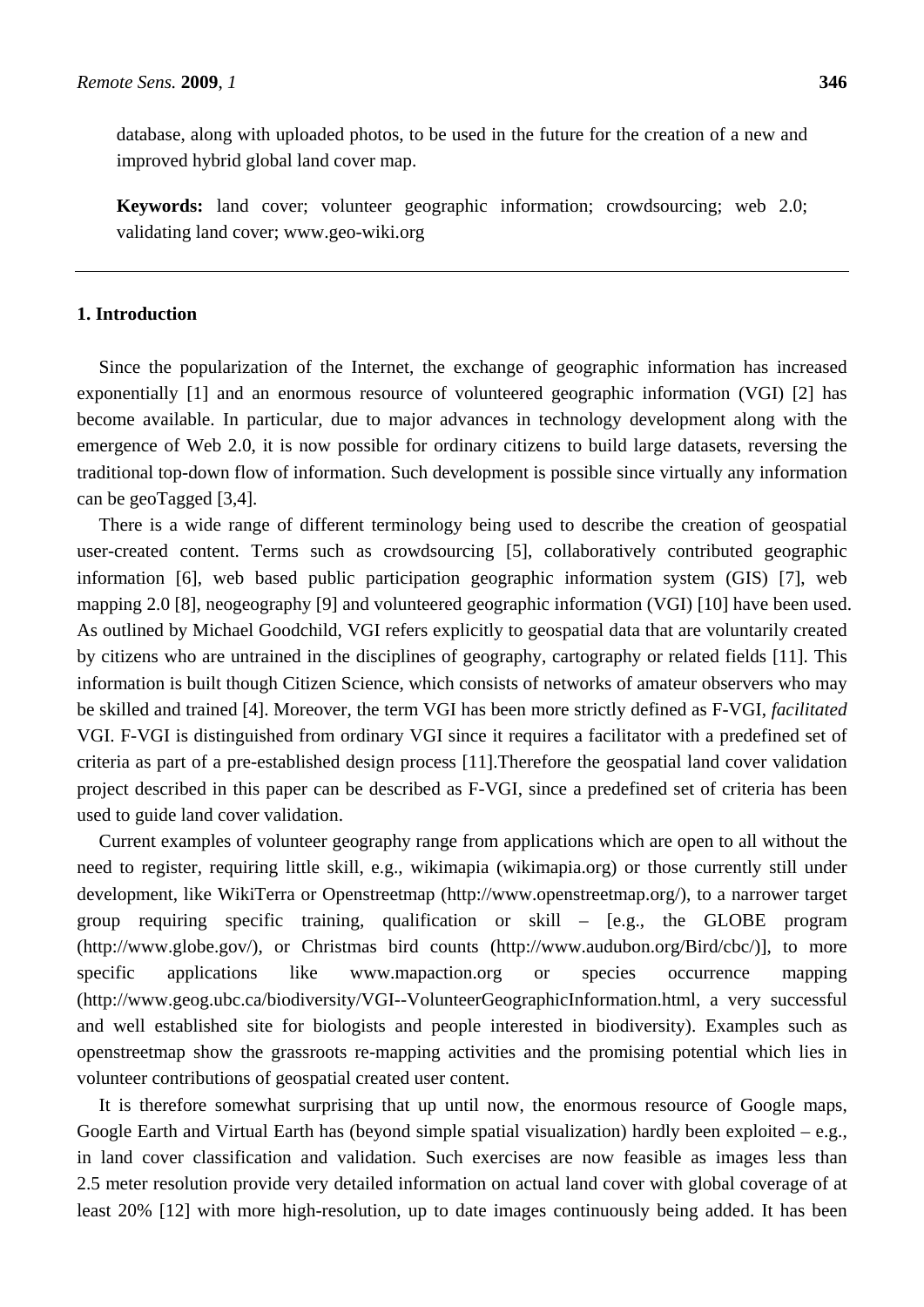highlighted that internet tools such as Google Earth offer enormous potential for land cover validation [13]. The use of Volunteer Geographic Information for land cover validation studies seems even more relevant as Google Earth has been used for the recent validation of remote sensing derived products e.g., the European forest cover map [14] as well as the latest global land cover map GlobCover [15]. Since Google Earth has proven to be a very useful resource, it opens up the opportunity to harness a wider audience involved in an actual validation exercise. We therefore propose that, in particular, information from Google Earth can be exploited in a much more refined way than currently done and volunteers can be more precisely guided towards providing essential information needed on land cover.

A web-validation tool for land cover is particularly valuable as accurate and up to date information on global land cover plays a very important role in a number of different research fields such as climate change, monitoring of tropical deforestation, land use monitoring and modeling. However, since global land cover datasets still show quite a high degree of disagreement, it would be useful to involve a wider community to validate current global land cover datasets and to provide essential information which can help to improve current global land cover. In addition, this could enable the production of a hybrid land cover map [16] which combines information from a suit of global land cover maps and chooses (for each pixel) the most accurate map.

#### **2. The Geospatial Land Cover Validation Project (Geo-wiki.org)**

Based on the Google Earth platform, we have developed a geospatial Wikipedia (www.geowiki.org). The tool allows everybody in the world to contribute to spatial validation and is made available to the internet community interested in that task. With an ever increasing amount of very fine spatial resolution images available on Google Earth, it is becoming possible for every internet user (including non remote sensing experts) to distinguish land cover features with a high degree of reliability. Such an approach is inexpensive and allows internet users from any region of the world to get involved in this global validation exercise.

## *2.1. Visualizing Data*

In order to facilitate validation, it is necessary to provide the land cover datasets via a Web Map Service (WMS). A WMS produces map images dynamically from georeferenced data. To access WMS operations, the parameters are submitted to the server using a standard web browser request. By clicking on the different radio buttons, you can visualize three different land cover (e.g., example of GlobCover over Africa shown in Figure 1 as well as the disagreement of datasets on Google Earth).

In the first set of options the three most recent global land cover products, "GLC-2000" [17], "MODIS" [18] and "GlobCover" [19] can be visualized. With this application it is possible to get to the original Pixel level information of these products and to zoom in as far as needed. When clicking on the box to visualize the selected dataset, the associated legend will automatically be provided. A link from the legend classes has been made to a more detailed definition of the legend classes.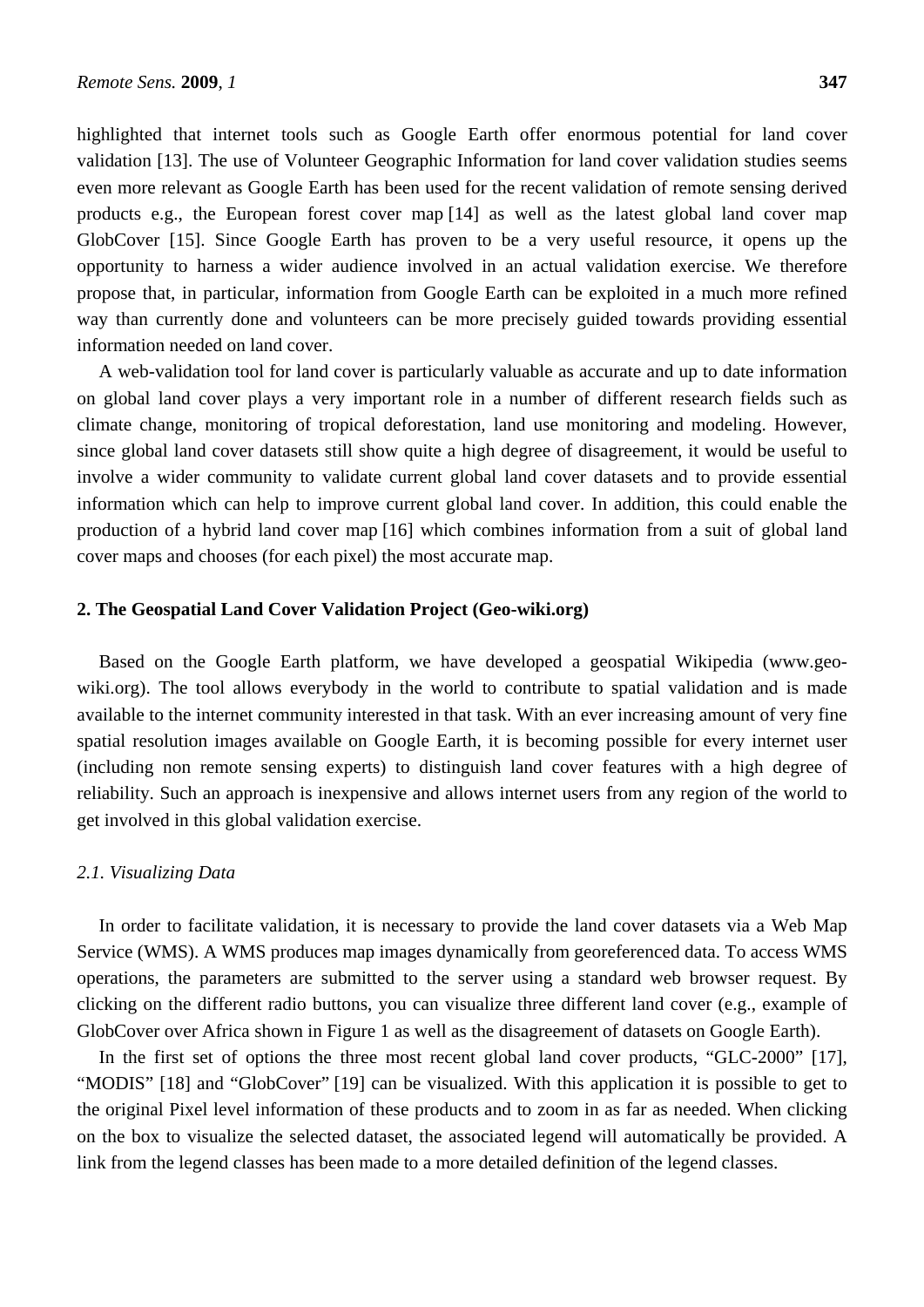

# **Figure 1.** Displaying the different land cover classes of GlobCover over Africa.

# *2.2. Disagreement of Global Land Cover*

These three global land cover products have a resolution (at the equator) of 1 km  $\times$  1 km for GLC-2000, 500 m  $\times$  500 m for MODIS and 300 m  $\times$  300 m for GlobCover. In order to be able to show hotspots of disagreement, the maps have been aggregated to a common resolution of 0.125 degrees. According to the definition of the legends using a conservative approach and the possibility that one legend class overlaps with two or more others, this disagreement was captured [20,21]. Disagreement was recorded for two key land cover classes, forests and cropland. Disagreement can be captured even if the legends do not exactly agree. This disagreement layer is the minimum measurable disagreement in the forest domain between the three land cover products as well as in the cropland domain (GLC-2000 versus GlobCover, MODIS versus GlobCover and MODIS versus GlobCover). The map identifying combined disagreement shows the overall disagreement between all the disagreement maps (see Figure 2A). The overall disagreement was derived by summing together the percent disagreement within all the disagreement maps in the cropland as well as in the forest domain. Thresholds used are (i) from 5% to 40% for 'disagreement' and (ii) more than 40% for 'high disagreement'. The different classes are shown in Figure 2A. Cropland disagreement is displayed in yellow tones, forest disagreement in blue tones and both cropland and forest disagreement in orange/red tones. Moreover percent disagreement between pairs of land cover maps (MODIS-GLC-2000, MODIS-GlobCover, GlobCover – GLC-2000) can be visualised in the forest as well as the cropland domain. All results produced here can be explored at geo-wiki.org.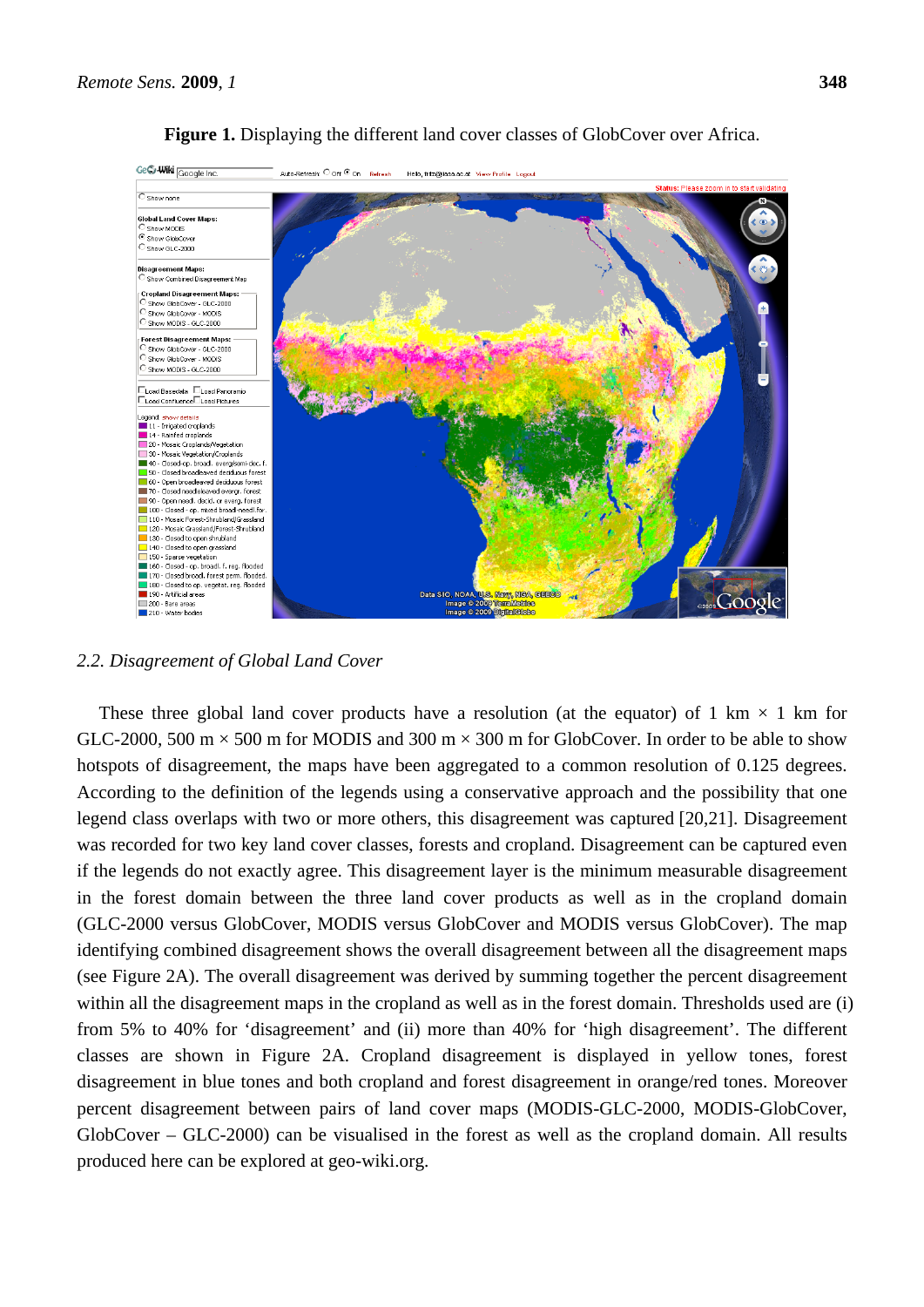**Figure 2.** (A) The geo-wiki.org – volunteers have the ability to view both cropland and forest disagreement maps derived from three recent global land cover datasets GLC-2000, MODIS and GlobCover, (B) select and visualize with the help of Google Earth available high resolution images as well as upload or view geo-tagged field pictures (e.g., from Panoramio.com, Confluence.org), and (C) determine which land cover type is found on the ground and decide which dataset is correct, incorrect or if the validater is not sure. Results are recorded in a spatial database.



*2.3. Visualizing Baseline Data, Confluence Points and Panoramio* 

We have also enabled the functionality to display Google Earth planimetric data to be overlaid, including national and sub-national borders, towns and roads.

The field pictures available from the Panoramio web site (see the example in Figure 2B) provide valuable information on how the landscape actually looks on the ground and what type of land cover is found on the ground. At the same time this information has to be used with care as currently there is no indication of the date when the field picture has been taken.

Another option for visualization includes the Degrees Confluence Project (DCP) www.confluence.org, which was launched in 1996. Even though the volunteer participation in this project was quite slow, it has gained momentum in recent years. The DCP is a volunteer-based project that aims to collect onsite information from all latitude-longitude one degree intersections. Visitors to each of these confluences take photographs and write about their journey to the confluence point as well as describe the landscape of the confluence point. The project has involved people all over the world who have voluntarily contributed. It has been shown that the photographs and description of the confluence points can be a valuable resource for land cover validation exercises and accuracy assessments. Recently an accuracy assessment based on the confluence project has been carried out for the GLC-2000 and MODIS maps and for two older global land cover products: the Global land cover of the University of Maryland (UMD) and the Global land cover characteristics database (GLCCD) [22].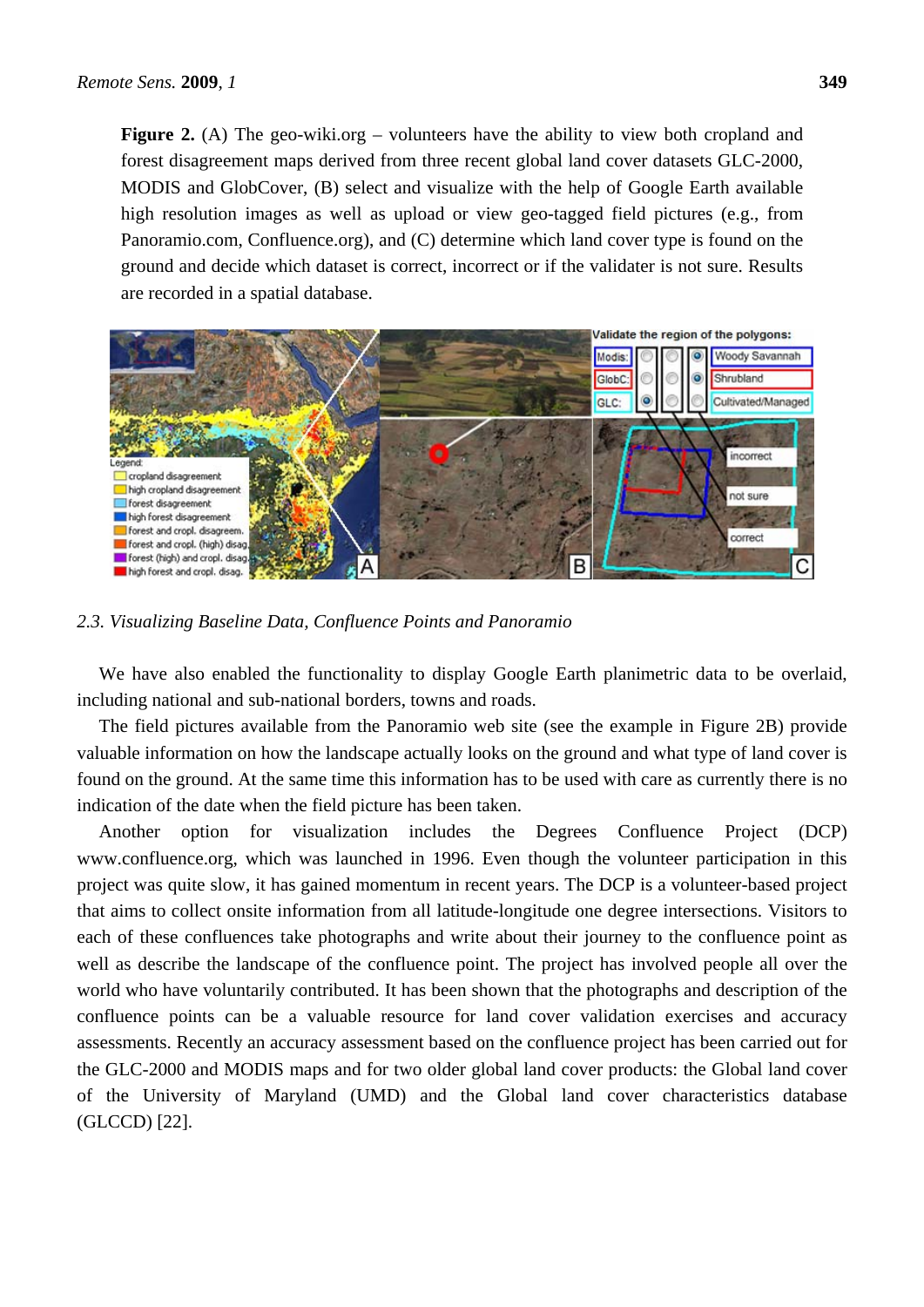#### *2.4. Validation of Global Land Cover Maps*

As outlined earlier the particular strength of geo-wiki.org is the possibility for volunteers to validate land cover. It is recommended that unless they have local knowledge, they choose areas that are covered with high resolution images ( $\lt 20$  m  $\times 20$  m). As the user begins to zoom in closer to an area of interest, the status will change from red (Status: please zoom to start validating) to green (Status: validation possible, ALT+ left mouse for pixel-or Ctrl + left mouse button for area validation). When the validation is initiated, the validation tool expands (see Figure 2C). The land cover classes of the three datasets are queried from the database using AJAX-technology (techniques to create interactive web applications).

## *2.5. Pixel Validation*

The user presses and holds the ALT-key and clicks on the desired location to validate the land cover pixel where the click location lies. These pixels are displayed in the Google Earth Plug-in. Due to the different resolution of the source land cover datasets, the displayed rectangles are not congruent (see Figure 2C). On the panel located on the right, you will see three validation options: correct, not sure, or incorrect. The pixel outline colours overlayed on Google Eerth match the colours of the classes displayed within the validation menu. Both the name of the datasets (in the left column) and the assigned classes (in the right column) use the same outline colour.

## *2.6. Area Validation*

To start the area validation, the user has to press and hold the Ctrl-key and click in the map to define the first corner of the area. This corner is visualized the same way as the pixel validation (see 2.5). With the second click, the opposite corner of the rectangular validation area is defined, then the extent of the area which the user is going to validate is displayed. In case the land classification of an area for a specific land cover dataset contains more than one different land cover class, the query will reply with the term "heterogeneous block" and the validation for this dataset will not be permitted.

## *2.7. Supporting Picture Validation*

The use of the confluence points (www.confluence.org) for land cover validation [22] has demonstrated that pictures are a very valuable resource for validation activities related to land cover. We have therefore implemented the option for each validation which is undertaken for the three different land cover products to be complemented by pictures. Ideally, these pictures should follow the concept of the confluence project and be taken in all four cardinal directions: north, south, east and west. However, in case this information is not available, but pictures at a specific place are available and geoTagged, they can still be linked to the specific validation squares and the date when the picture was taken can be inserted.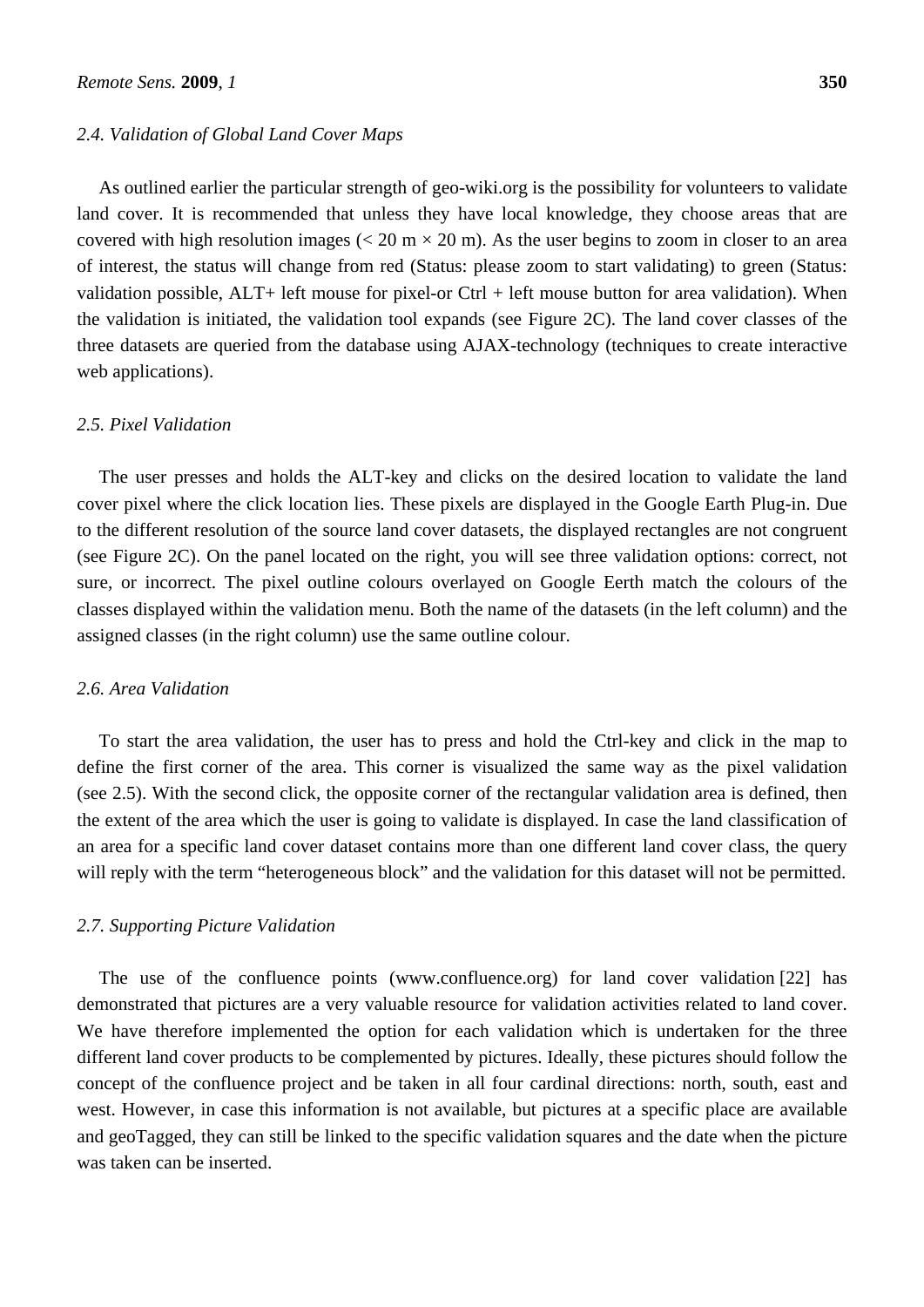#### **3. Discussion and Conclusions**

Traditional approaches of validating and calibrating global land cover have relied mainly on high/medium resolution satellite images such as Landsat TM at 30 m  $\times$  30 m in combination with a validation sample using a confusion or error matrix [23,24,25]. With the advent of Google Earth, very high resolution images ( $\leq 2.5$  meters) are becoming increasingly available and can be visualized free of charge, allowing for the participation of volunteer geographers to participate in the validation as well as classification process of satellite derived products. The traditional approaches of accuracy assessment of land cover are still valid and necessary, but can be complemented by validation exercises by F-VGI. The described tool has shown how global land cover products can be validated and demonstrated the potential for validation of other remotely sensed derived land cover products at the regional or national levels and possibly even local level.

Despite the enormous potential of Google Earth, two main challenges remain. The first challenge is to attract a wide range of volunteers from all over the world such as university students, school children or ordinary citizens who like to get involved in land cover activities. By disseminating educational material and tools outside the scientific community, it could be demonstrated how a wider community could get involved in land cover validation exercises. Competitive games such as those used for most computer games could be implemented to make the challenge of land cover validation more attractive. In terms of possible further low cost outreach facilities, one option would be to use social networks and using existing groups which have been set up – in particular those which include people who have some type of experience in geography, visual image analysis and mapping. For example, Facebook provides an API to build their community features into other web applications just by installing a client library. Facebooks' login can then easily be integrated into the web application. Imagine the potential if the existing community of internet users and internet game players in particular gets involved in land cover validation exercises and becomes true experts in recognising certain land cover features – becoming useful land spotters.

The second challenge is to be able to guarantee a certain quality and to make sure that the tool is not misused. As discussed by a number of authors, the question of credibility of those public voluntary contributions is crucial. It can be assumed that if the application is designed in a similar way as Wikipedia and entries are to some extent monitored by volunteers and are open to giving additional information by anyone who disagrees with them [10] – the application can become truly successful. In 2005, a special investigation by nature magazine on the use of peer review to compare Wikipedia and Britannica, showed that the difference of accuracy between the two was not great [26] – highlighting the enormous potential Wikipedia type of applications using the internet could have (until recently an untapped resource).

Moreover, there are a number of improvements which can be made to the current web application of Geo-wiki. Currently the tool only allows to judge if the three land cover types provided within a box (corresponding to the three land cover maps visualised on screen) are correct, incorrect or if the validater is not sure. However, in the future it will be possible to select the correct land cover type from a consistent global land cover legend in case the land cover pixel has been identified to be incorrectly labelled. Moreover, depending on the number of validations, it will be necessary to keep track of validations which are based on older images in case new or more up to date images or photos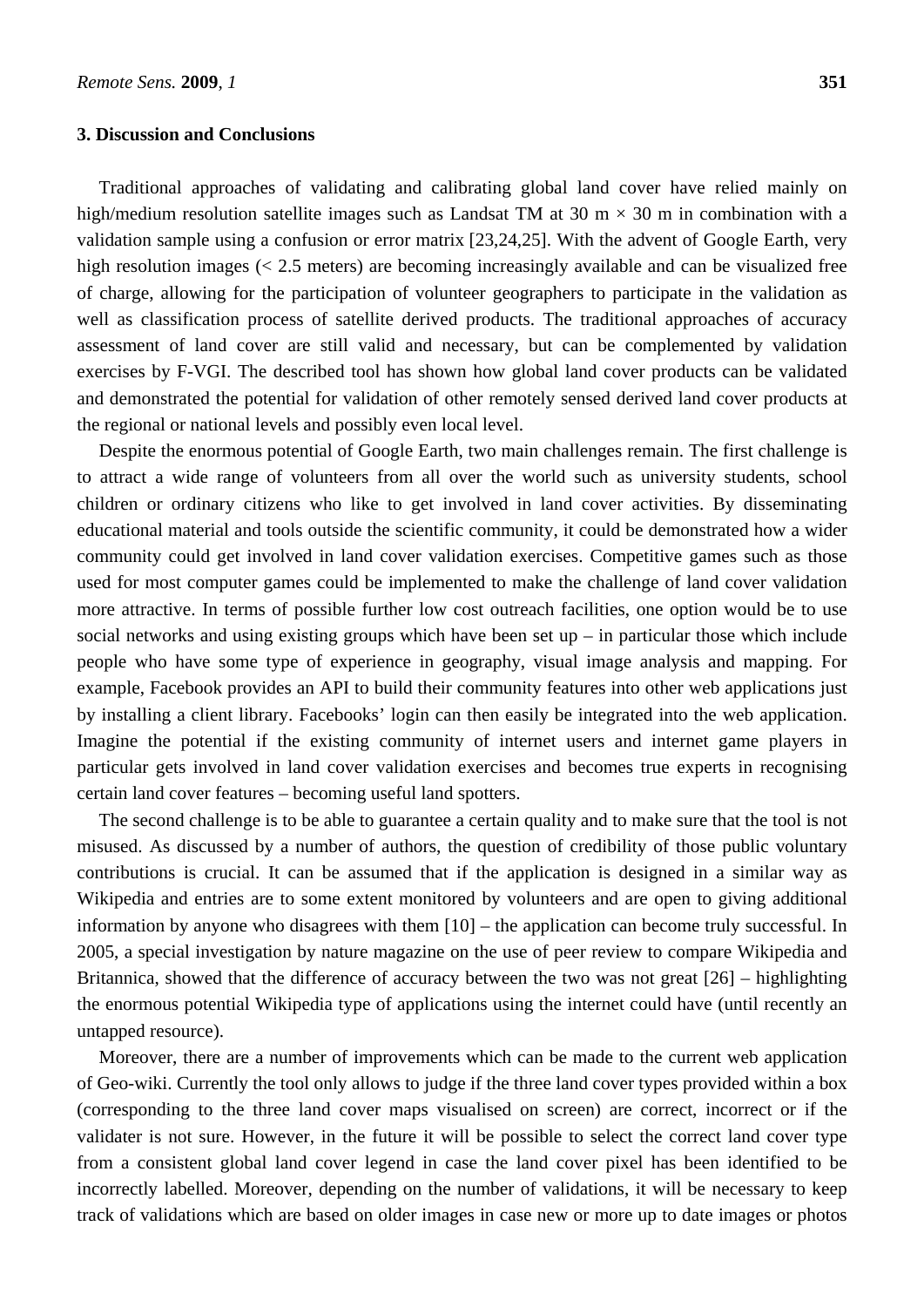have been added. In this context it is envisaged to extend the current tool to also map land cover change using the latest Google Earth 5.0 beta version, which includes the possibility to display historical time series of images.

Besides of these improvements, geo-wiki could be used in more ways than proposed in this paper. In particular, such a tool can be further developed to suit applications related to forest cover monitoring such as the Remote Sensing Survey (RSS) of the FAO Global Forest Resources Assessment 2010 (FRA 2010) (www.fao.org/forestry/fra2010-remotesensing). The main component of FRA 2010 relies on the collection and compilation of country information through questionnaires, derived from national forest inventory data. The Remote Sensing Survey is a complementary exercise based on the use of Landsat-type satellite imagery with a systematic sampling design on each longitude and latitude intersection. The assessment will have about 13,500 samples over the whole land surface of the Earth, of which about 9,000 samples lie outside deserts for the three dates (1990, 2000 and 2005/2006) [27]. The geo-wiki tool could be used to build confidence of the results of the Remote Sensing Survey and to provide extended validation material for further development of the global survey (e.g., adding year 2010 to the survey) or for intensification at the national level [28].

Furthermore the tool could be modified and adjusted to be used to map indigenous people's territories and to locate illegal logging activities. For example, a web-tool can be created similar to the Geo-wiki application, so that local people as well as NGOs and international organizations can upload all the existing data on indigenous peoples' rights and territories which have been publically documented. Within that context, an alert system could be established which can be used to localize and document abusive deforestation or illegal logging activities on a local scale. It will be possible with the application that potential violation of property rights – in particular of indigenous people, is highlighted. This will be in the form of an online alert system to show openly and in near real time on the Web, at which locations deforestation or logging activities are taking place.

There are a number of other issues which need to be addressed, most importantly system maintenance. IIASA is committed in the next years to maintain geo-wiki.org and has secured sufficient financial resources to do so. Information collected through this tool is continuously recorded in a publicly available spatial database. This application complements previous validation exercises of these products and current efforts of the Earth Observation community to develop an improved global land cover validation database. More importantly, it is intended to lead to a hybrid consolidated land cover map, by combining different maps through a geo-statistical method, incorporating the additional land cover information retrieved by the geo-wiki tool.

## **Acknowledgements**

The research leading to these results has received funding from the European Community's Sixth and Seventh Framework Programme (FP6/FP7) under grant agreement n° 037063 (GOCE), Global Earth Observation – Benefit Estimation: Now, Next and Emerging (GEOBENE) and EuroGEOSS. Furthermore we would like to thank Anssi Pekkarinen for his advice and help. Thanks also to Damien Sulla-Menashe for providing the MODIS 500m-V.5-2005 product.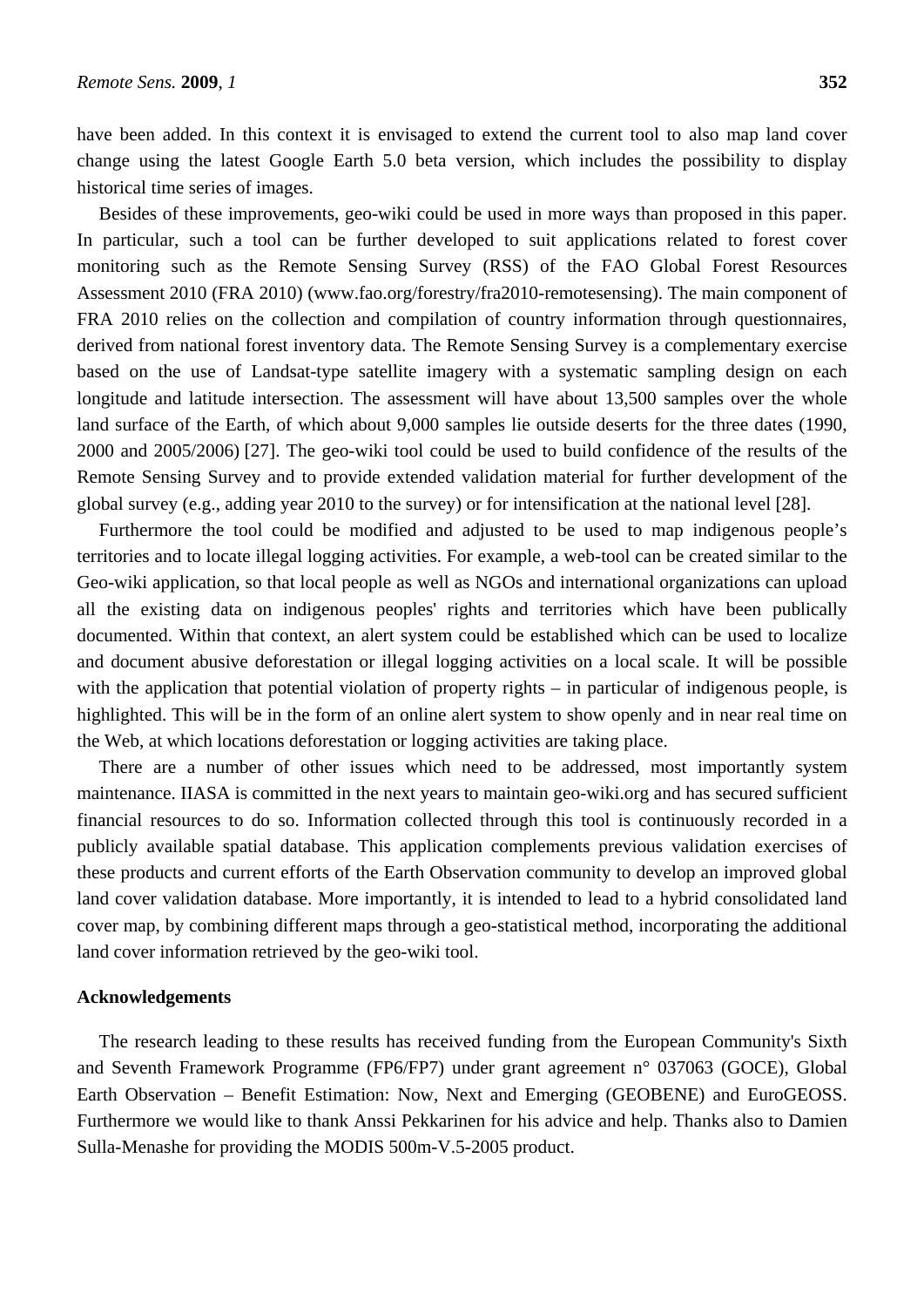# **References and Notes**

- 1. Goodchild, M.F.; Fu, P.; Rich, P. Sharing geographic information: an assessment of the geospatial one-stop. *Ann. Assn. Amer. Geogr.* **2007**, *97*, 250-266.
- 2. Flanagin, A.J.; Metzger, M.J. The credibility of volunteered geographic information. *GeoJournal*  **2008**, *72*, 137-148.
- 3. Sui, D.Z. The wikification of GIS and its consequences: or Angelina Jolie's new tattoo and the future of GIS. *Comp. Env. Urb. Sys.* **2008**, *32*, 1-5.
- 4. Goodchild, M.F. Citizens as sensors: The world of volunteered geography. *GeoJournal* **2007**, *69*, 211-221.
- 5. Hudson-Smith, A.; Batty, M.; Crooks, A.; Milton, R. Mapping for the masses: accessing web 2.0 through crowdsourcing. *Soc. Sci. Comput. Rev.* **2009**, doi:10.1177/0894439309332299.
- 6. Bishr, M.; Mantelas, L. A trust and reputation model for filtering and classifying knowledge about urban growth. *GeoJournal* **2008**, *72*, 229-237.
- 7. Carver, S.; Evans, A.; Kingston, R.; Turton, I. Public participation, GIS, and cyberdemocracy: evaluating on-line spatial decision support systems. *Environ. Plan. B-Plan. Design* **2001**, *28*, 907-921.
- 8. Haklay, M.; Singleton, A.; Parker, C. Web mapping 2.0: the neogeography of the GeoWeb. *Geogr. Compass* **2008**, *2*, 2011-2039.
- 9. Walsh, J. The beginning and end of neogeography. *GEO: connexion* **2008**, *7*, 28-30.
- 10. Goodchild, M.F. Commentary: whither VGI? *GeoJournal* **2008**, *72*, 239-244.
- 11. Seeger, C.J. The role of facilitated volunteered geographic information in the landscape planning and site design process. *GeoJournal* **2008**, *72*, 199-213.
- 12. Potere, D. Horizontal positional accuracy of google earth's high-resolution imagery archive. *Sensors* **2008**, *8*, 7973-7981.
- 13. Butler, D. The web-wide world. *Nature* **2006**, *439*, 776-778.
- 14. Pekkarinen, A.; Reithmaier, L.; Strobl, P. Pan-European forest/non-forest mapping with Landsat ETM+ and CORINE Land Cover 2000 data. *ISPRS J. Photogramm.* **2009**, *64*, 171-183.
- 15. Defourny, P.P.; Schouten, L.; Bartalev, S.; Bontemps, S.P.; Caccetta, P.; de Wit, A.J. W.P.; Di Bella, C.P.; Gérard, B.P.; Giri, C.P.; Gond, V.P.; Hazeu, G.W.P.; Heinimann, A.P.; Herold, M.P.; Knoops, J.P.; Jaffrain, G.P.; Latifovic, R.P.; Lin, H.P.; Mayaux, P.P.; Mücher, C.A.P.; Nonguierma, A.P.; Stibig, H.P.; Van Bogaert, E.P.; Vancutsem, C.P.; Bicheron, P.P.; Leroy, M.P.; Arino, O.P. *Accuracy Assessment of a 300 m Global Land Cover Map: The GlobCover Experience*, 2009. Available online: http://dup.esrin.esa.it/files/project/131-176-149- 30\_2009512134035.pdf (accessed on 30 June 2009).
- 16. See, L.M.; Fritz, S. A method to compare and improve land cover datasets: application to the GLC-2000 and MODIS land cover products. *IEEE Trans. Geosci. Remot. Sen.* **2006**, *44*, 1740-1746.
- 17. Bartholomé, E.; Belward, A.S. GLC2000: a new approach to global land cover mapping from earth observation data. *Int. J. Remote. Sens.* **2005**, *26*, 1959-1977.